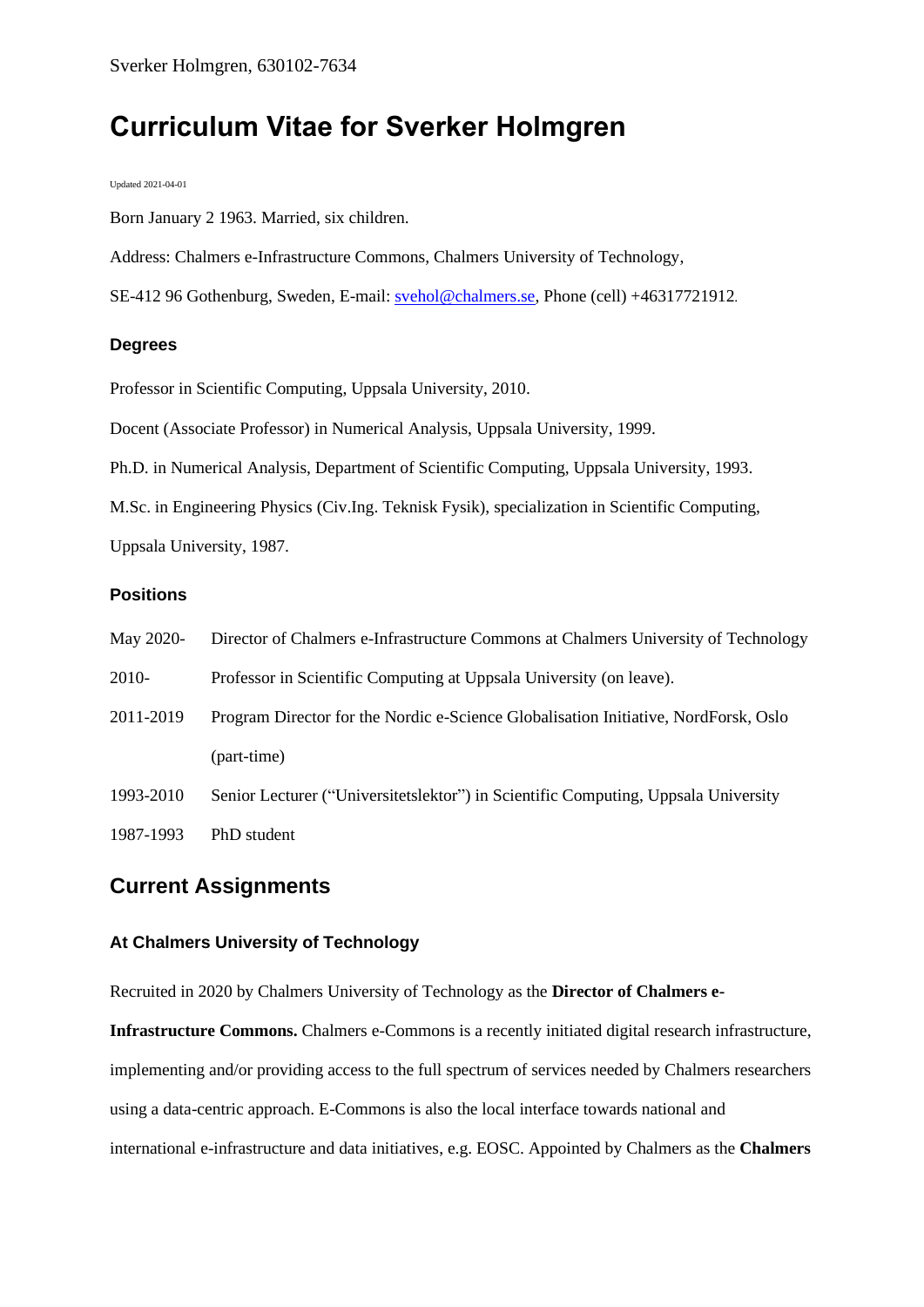**Delegate to the EOSC AISBL Council**. Appointed by Chalmers as the **Chalmers representative in the European university network CESAER´s Working Group on Open Science**.

#### **Nationally**

Appointed by the Swedish Research Council as a **member of the research council Reference Group for Research Data Management and the European Open Science Cloud (EOSC)** in 2019. Appointed by the Swedish Association of Higher Educational Institutions (SUHF, the Swedish "Rectors´ Conference") as **member of the SUHF Reference Group for EOSC**. **Member of the SUHF Working Group group for EOSC and implementing the SUHF Open Science Roadmap. Member of the Board of Trustees for the Swedish Academic Identity Federation (SWAMID)** since 2011.

#### **Internationally**

Appointed by the Swedish Ministry of Education and Research as the **Swedish representative in the European e-Infrastructure Reflection Group (e-IRG)** since 2008. e-IRG defines and recommends best practices for the pan-European e-infrastructure efforts. The work has included the coining the notion of the *European e-Infrastructure Commons* which can be seen as the e-infrastructure basis for EOSC. Appointed by the e-IRG Forum as a **member of the e-IRG Executive Board** in 2018 and reelected in 2021.

Appointed by the Swedish Ministry of Education and Research as **Permanent Expert in the Swedish Delegation in European Strategy Forum for Research Infrastructures (ESFRI), regularly taking** part in ESFRI activities including ESFRI Forum meetings since 2013. **Member of the ESFRI Implementation Group (IG)** since January 2017**.** The ESFRI IG reviews implementation aspects of all new ESFRI proposals and ESFRI initiatives aiming at Landmark status.

# **Earlier Assignments**

## **At Uppsala University**

July 2011- June 2017: **Dean of Mathematics and Computer Science.**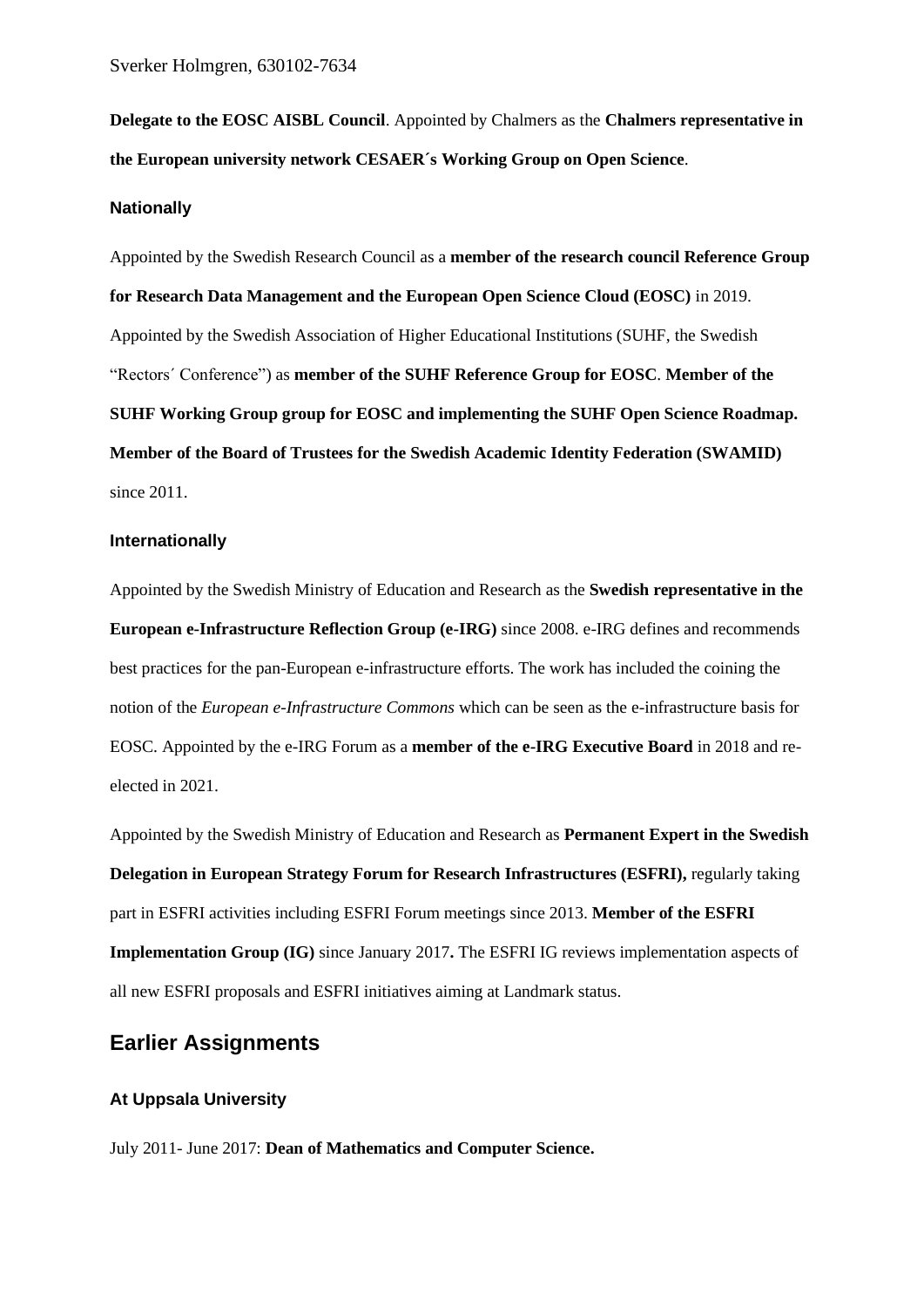Sverker Holmgren, 630102-7634

**Leader of the UU project to establish the UU Research Data Office** February 2019 – May 2020. **UU representative in the European university network The Guild´s Working Group on Open Science** 2018 – 2020. **Member of the UU Council for Research Infrastructure** 2017 – 2020. January 2009 – August 2011: **Coordinator (**jointly with K. Hermansson**) for the Strategic Research Area (SFO) Consortium eSSENCE. Director of eSSENCE** May 2017 – May 2020.July 2006 – June 2011: **Head of Research for the Department of Information Technology.**

January 2003 – June 2006: **Director for the Uppsala Multidiciplinary Center for Advanced Computational Science (UPPMAX)**. August 2017 – December 2018: **Member of the Steering Group for UU work on the General Data Protection Regulation**. December 2016 – June 2018: **Member of the Steering Group for an UU initiative providing storage resources for research data.** 2017: Appointed by the Disciplinary domain of science and technology to **analyse the needs of research infrastructure and data management** within the Domain.

#### **Nationally**

July 2006 – May 2012: **Director for the Swedish National Infrastructure for Computing (SNIC)**. 2007-2012: **Member of Board of the Swedish National Data Service (SND)**. 2016: Appointed by UU and the University Reference Group for Research Infrastructure (URFI) as **chair of the expert group providing a proposal for SNIC 2.0.** 2018: Appointed by the Swedish Research Council and URFI as a **member of the expert group providing recommendations on the future Swedish einfrastructure for research.**

2007 – 2012: **Deputy Chairman for the Swedish Research Council evaluation panel for Mathematics and Technical Mathematics (NT-R)**. **Member of NT-R** in 2004. 2013 – 2019: **Member of the Program Committee for the Applied Mathematics Program at the Swedish Foundation for Strategic Research (SSF)**. 2018 – 2019: **Member of the evaluation panel for the Future Research Leader Program FFL1-FFL4 at SSF.**

#### **At NordForsk/Nordic Council of Ministers**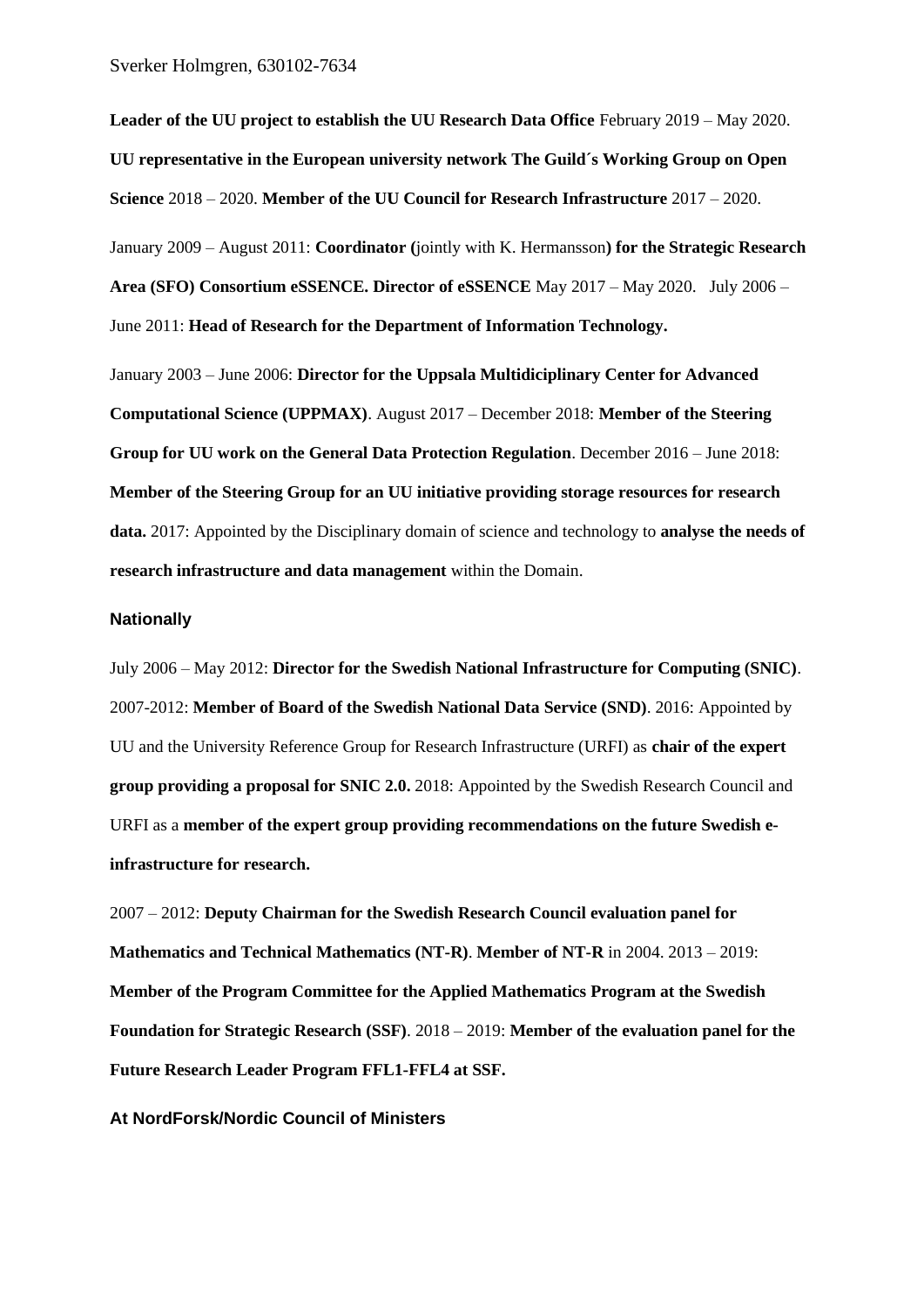NordForsk in an agency under the Nordic Council of Ministers that funds and facilitates Nordic research cooperation and research infrastructure

2008-2010: **Represented the Swedish Research Council in the NORIA-net group The Nordic eScience Initiative (eNORIA)**. e-NORIA produced the original version of the Nordic eScience Action Plan. 2014: Appointed by the Nordic Council of Ministers to lead the work on producing an **updated version of the Nordic eScience Action Plan**, submitted in January 2015. 2015: Appointed by the Nordic Council of Ministers to produce a **report on Open Access to Research Data**, delivered in 2016. 2011 – 2019: **Program Director for the Nordic eScience Globalisation Initiative** at Nordforsk. 2017 – 2019: Appointed as the coordinator of NordForsks **Strategic Initiative on Research Infrastructure,** including coordination of a Nordic group of leaders of research infrastructure funding agencies. 2017-2019: **Coordinating NordForsks policy-oriented work on Open Science.**

#### **Internationally**

**Chairman of the board for the Nordic Data Grid Facility (NDGF)** during 2009. Deputy Chairman during 2008. Member of the board 2008-2011. 2007 - August 2012: **Swedish representative in the European Grid Initiative (EGI) Council**. 2010 – August 2012: **Member of the EGI.eu EB**. 2010 – August 2012: **Member of the EGI-InSPIRE CB**. 2007 – 2010: **Member of the E-Science (EGEE) Collaboration Board**. 2007 – August 2012: **Member of the Partnership for Advanced Computing in Europe (PRACE) Council**. 2011 – August 2012: **Member of the European Data Infrastructure (EUDAT) Council**. Appointed by the Swedish Research Council as **Swedish representative in the PRACE, EUDAT and EGI Councils** (for SNIC) during 2017. 2014 -2017: **Member of the Horizon 2020 Advisory Group on European Research Infrastructures including eInfrastructures**. 2013-2016: Appointed by the e-IRG plenum as **Chair of e-IRG**. 2016: **Chair of the European Strategy Forum for Research Infrastructures (ESFRI) Working Group on Coordination of Investments in e-Infrastructures**.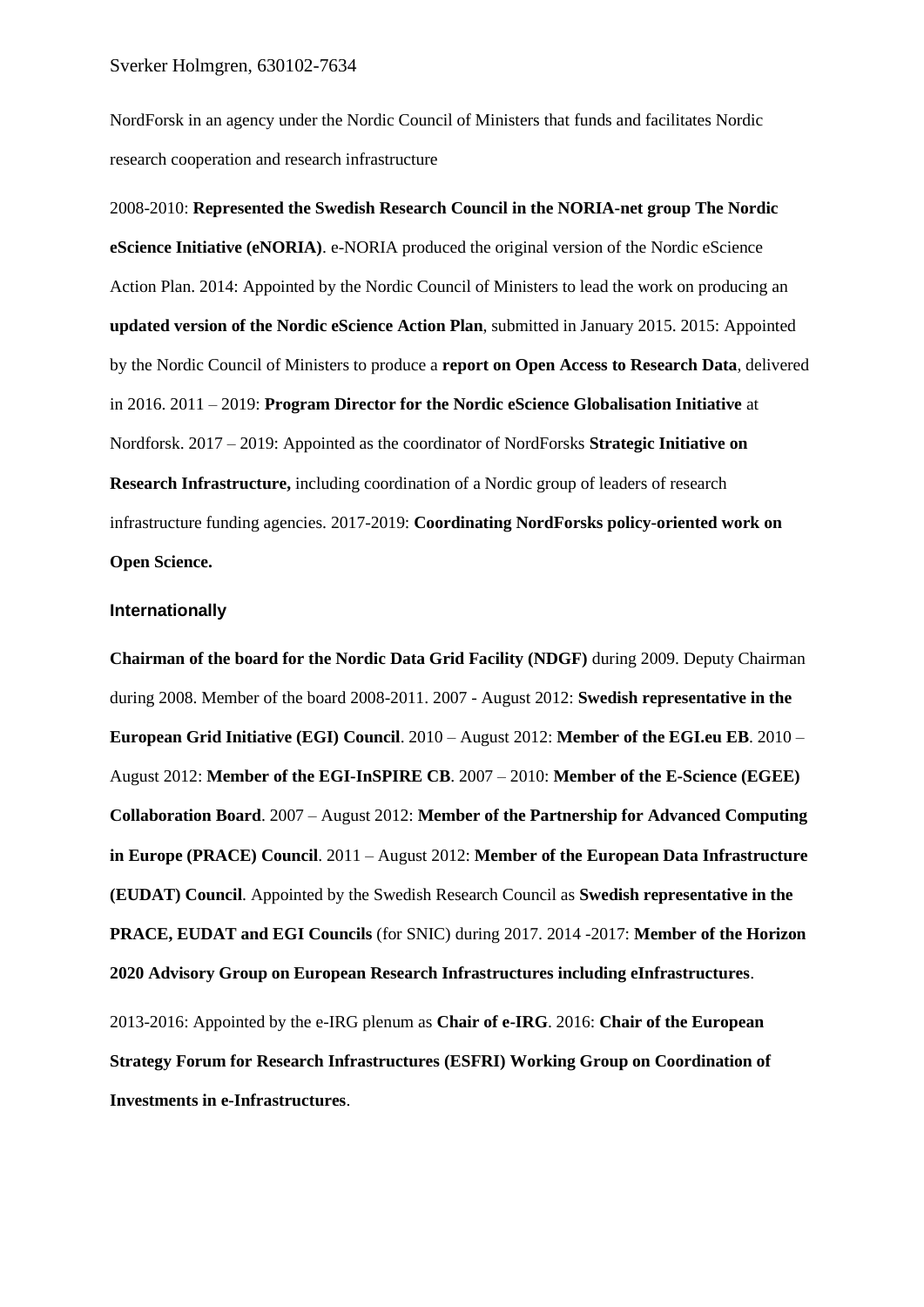2009: **Member of the Norwegian Research Council evaluation panel on mathematics/ computational science** in 2009 and **on e-Science (EVITA)** in 2010. 2017: Member of the **Academy of Finland´s international review panel for mid-term review of national and international research infrastructures**. Appointed by the Deutsche Forschungsgemeinschaft (DFG) as a **member of 2019 and 2020 international review panels for National (German) Research Data Infrastructures.** 2019: **Chair of an international panel evaluating the Norwegian national einfrastructure SIGMA 2.** 2020: Member of the **Academy of Finland´s international review panel for research infrastructures as collaborative platforms.** 2021: Member of the review panel for the French **Agence Nationale del la Recherche call Structural Equipment for Research/ EQUIPEX+.**

## **Research Merits**

#### **Summary of Research Articles and Research Presentations**

**33 articles in international scientific journals**. **25 other articles in reviewed conference proceedings**, most of these are in the fields of parallel algorithms/distributed computing/supercomputing where this is the standard format for presenting research results. **>40 oral research presentations at international conferences**. **Three keynote presentation and many other invited presentations**. Co-author of many more presentations.

#### **PhD Student Supervision**

**Principal advisor for eleven PhD exams**: H. Brandén, 2001 [Numerical Analysis], P. Sundqvist, 2005 [Numerical Analysis], shared with H. Brandén, K. Ljungberg, 2006 [Scientific Computing], K. Mishchenko, 2008 [Applied Mathematics, University of Mälardalen], M. Jayawardena, 2010 [Scientific Computing], S. Toor, 2012 [Scientific Computing], K. Kormann, 2012 [Scientific Computing with specialisation in Numerical Analysis], Carl Nettelblad, 2012 [Scientific Computing], Magnus Grandin, 2014 [Scientific Computing], Emil Kieri, 2016 [Scientific Computing], Behrang Mahjani, 2016 [Scientific Computing]. **Advisor for six other PhD exams** in Scientific Computing and Computer Science since 2006. **Principal advisor for ten Licentiate exams** since1999 (H.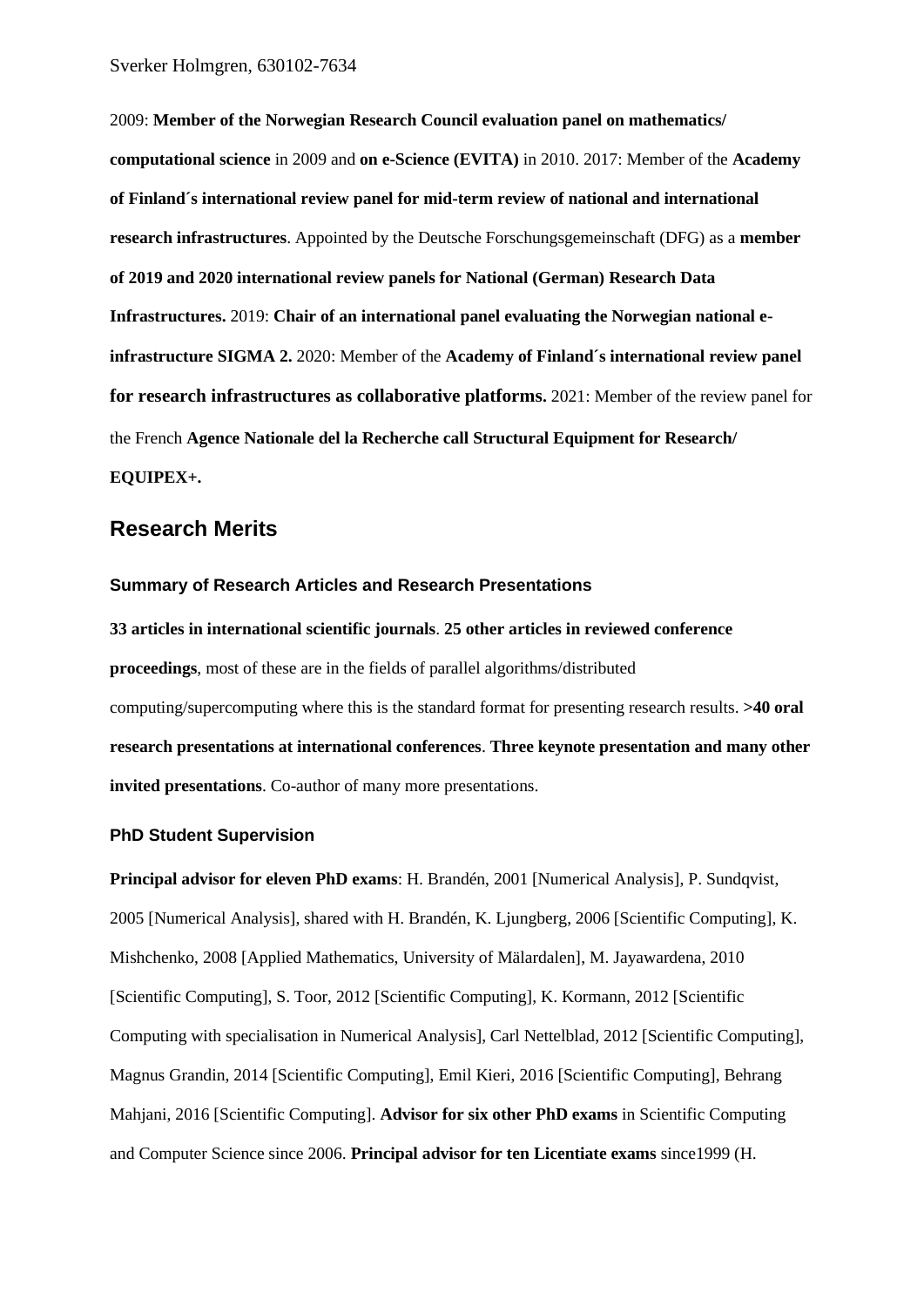Brandén, P. Sundqvist, K. Ljungberg, M. Jayawardena, K. Kormann, S. Toor, C. Nettelblad, M Gustafsson, M. Holm, E. Kieri). **Advisor for eight other Licentiate exams**, including one in Quantum Chemistry.

#### **Summary of Participation in Scientific Conference Organisation/Committees etc**

**Program Chair** for the 7<sup>th</sup> IEEE International Conference on e-Science, Stockholm, 2011. **Member of the program committees for 17 international conferences** in Scientific Computing, High Performance Computing and related fields since 2004. **Organizer of 7 mini-symposia** within international scientific conferences during 2000-2016.

**Opposition:** Licentiate thesis, Bengt Hallinger, Department of Mathematics, Linköping University, 1996; PhD thesis, Saara Hyvonen, Institute of Mathematics, Helsinki University of Technology, Finland, 1999; Licentiate thesis, Mohammed Motamed, Department of Numerical Analysis, KTH, 2006; PhD thesis, Martin Sandve Alnæs, Department of Informatics, University of Oslo, 2009; PhD thesis, Tore Birkeland, Department of Mathematics, University of Bergen, 2009; PhD thesis, André Brodtkorb, Department of Informatics, University of Oslo, 2010; Licentiate thesis, Niclas Jansson, Department of Numerical Analysis, KTH; PhD thesis, Kurt Baarman, Department of Mathematics, Aalto University (Helsinki), 2012; PhD thesis, Raoul Bourquin, Seminar of Applied Mathematics, ETH (Zürich), 2016.

**Member of the PhD examination committee** for 17 PhD students at different Swedish universities, with thesis topics in Scientific Computing, Computer Science, Numerical Analysis, Materials Chemistry, High Energy Physics, Chemistry, and Physics/Astronomy.

**External expert/evaluator** for a position as "biträdande lektor" at Umeå University in 2011, an application for promotion to "Lektor" at Umeå University in 2017, and an appointment as professor at Luleå Technical University in 2012.

# **Selected Reports in the Fields of Research Infrastructures/e-**

# **Infrastructures and e-Science**